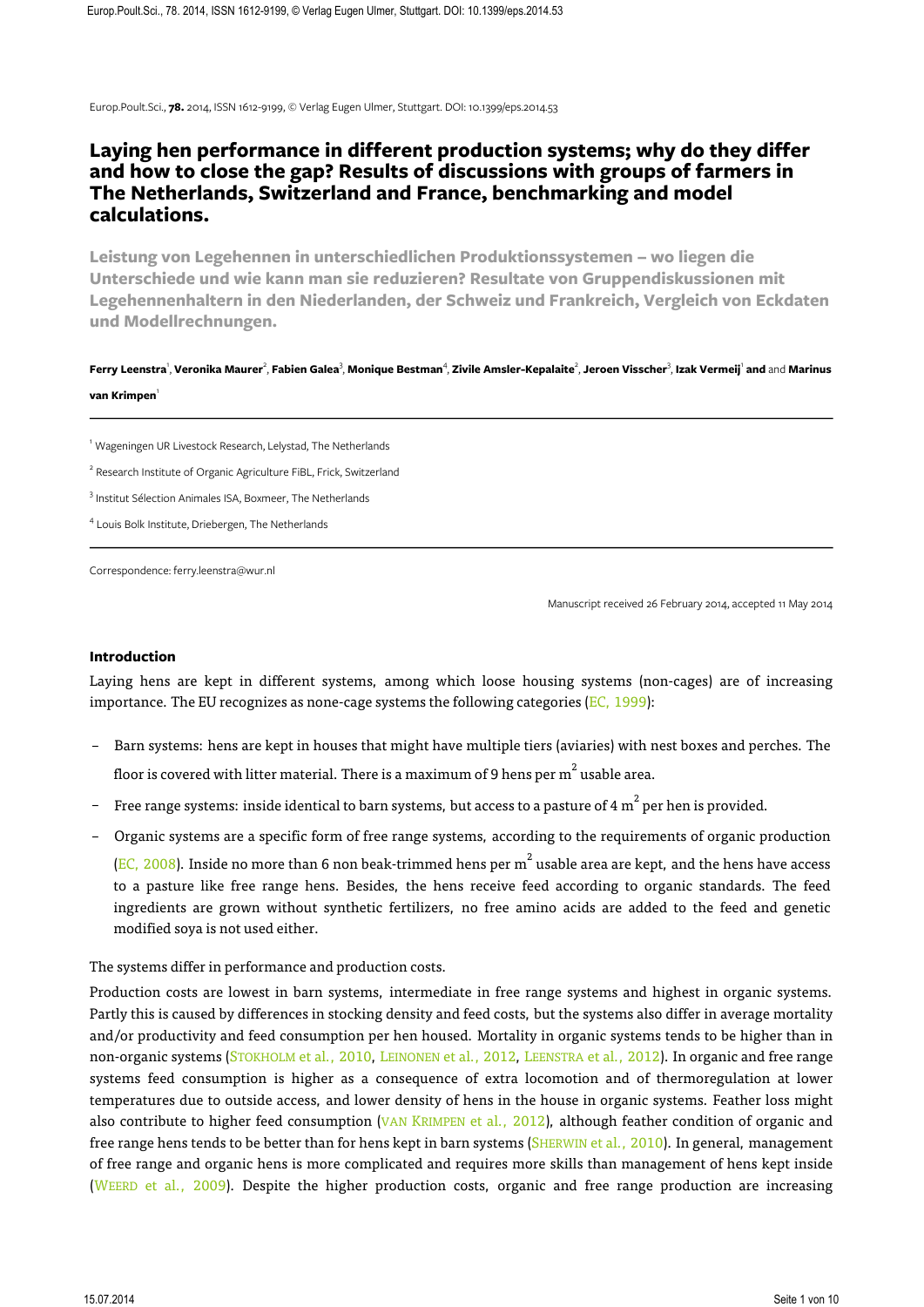compared to other systems in most European countries, because of societal preference for free range systems and the willingness to pay higher prices for eggs from such systems.

For organic and free range egg production, the same genotypes are used as for other production systems (LEENSTRA et al., 2012). However, it might be that organic and free range systems require a different type of bird for optimal productivity and survival. Also the differences in performance between systems might be solved by specific management procedures, nutrition included. Due to the ban on traditional cage housing in the EU from 2012 onwards a number of farmers shifted to non-cage systems and experience with such systems is increasing. In Switzerland, non-cage systems for layers are obligatory since 1992 and free range systems are more common for already a prolonged period. In France there is a long tradition of egg production under the Label Rouge label, a more specified form of free range egg production (Label Rouge, 2002).

Free range and organic egg production systems are quite complex. Many factors and their interactions influence ultimate performance of a flock, be it economically, in relation to animal welfare or other criteria. Almost each farm has a unique combination of location, climate, management during rearing, breed, feed, and management in the laying period. Due to this complexity, it is difficult to do controlled experiments with outdoor systems on research stations that can be translated integrally to the field situation. Moreover, applying on-station group sizes relevant for field situations is hardly possible for economic reasons. As group size is an important factor in social interactions and the occurrence of feather pecking (RODENBURG and KOENE, 2007) results obtained on station might not always be transferrable into practice. Stimulating cooperation between farmers among each other, as well as with breeding and rearing companies might be a better investment to obtain information on optimal management conditions for noncage systems than on-station experiments. Collecting best practices (see e.g. FEATHERWEL, 2013) and developing methods to analyse field data, collected and reported by farmers and/or researchers (NICOL et al., 2003, DRAKE et al., 2010, SHERWIN et al., 2010, BRIGHT et al., 2011) might be an effective tool for improving technical and economic performance of non-cage housed laying hens.

The EU-financed project Low Input Breeds (www.lowinputbreeds.org) provided the opportunity to examine the effects of genotype and management on performance of free range and organic laying hens in a field situation. To get more insight in the effect of strain and management factors on the productivity of outdoor housing systems, discussions with groups of farmers keeping free ranging hens were initiated in France, Switzerland and The Netherlands. Thereby the ideas and opinions of farmers on how to deal with free ranging hens – with a focus on the type of hen required – were identified and compared with performance data from a web-based management program summarising field data and model calculations.

#### **Methodology**

The data for this paper were received from workshops, benchmarking of performance data and model calculations.

#### Workshops with farmers

In The Netherlands all farmers with organic or free range laying hens were invited to participate in a workshop on 'Requirements to the hen' by an article in the Dutch poultry journal. This journal is read by nearly all poultry farmers. In Switzerland farmers were invited through egg traders and the organic egg producers association (IG Bio-Ei Suisse) and in France by producer's organizations for free range and organic eggs. Workshops were held between May and November 2010. In The Netherlands there were 31 participants divided over three workshops. In Switzerland four workshops were organised for a total of 78 persons (3 small workshops with 5 to 9 participants, and a larger one with 4 groups of 13 to 15 participants). In France 40 participants were divided over two workshops. Farmers with organic or free range hens were the majority among participants, but in most workshops also an egg trader and a representative from a breeding or from a rearing organisation were present.

All workshops had the same format and started with an introduction on the European Low Input Breeds project, followed by a presentation of the results of an enquiry among farmers with organic and free range laying hens (LEENSTRA et al., 2012) and by an introduction to laying hen breeding. The results of this enquiry indicated that many different genotypes are used in free range and organic production. In general, production is higher and mortality lower in free range compared to organic systems. However, the differences between the systems were more pronounced in The Netherlands than in Switzerland and France (LEENSTRA et al., 2012).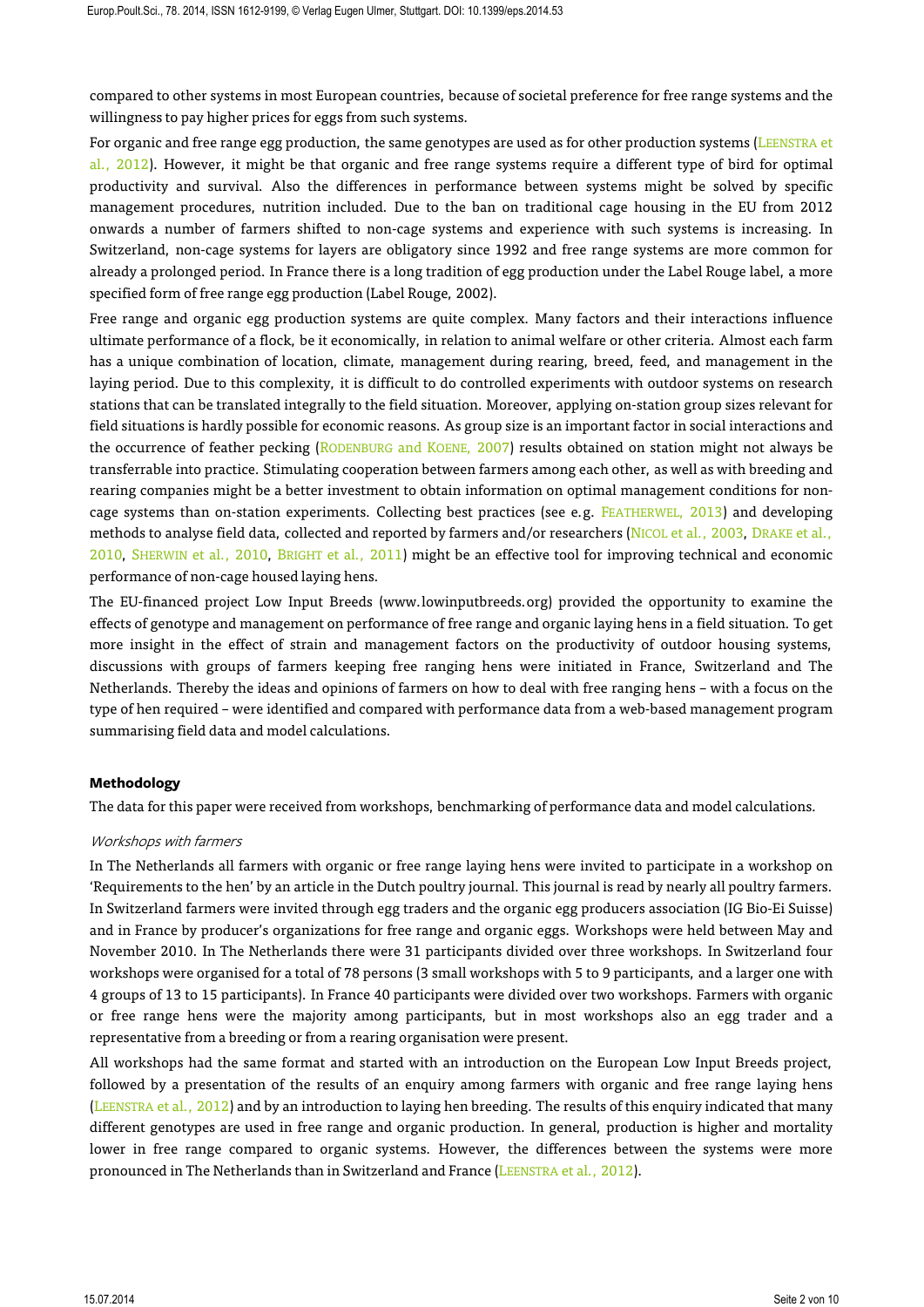After this introduction participants were asked to indicate the main themes they wanted to discuss and then to list for themselves positive and negative aspects linked to these themes. Animal health, production and behaviour were chosen in all groups. One group added 'rearing'. The individual lists were compiled and discussed by the group. The workshops were semi- structured and discussion was stimulated by the moderators.

The results of the discussion were summarized by the moderators and the participants could comment on the written report.

# Benchmarking via a web-based management program and modelling

To put the results of the discussions into perspective, the results from the workshops were compared with aggregated performance data available from Dutch farms that use voluntarily the web-based farm management package of Agrovision (www.agrovision.com). The number of farmers that utilise such a system is increasing. Agrovision publishes average data per management system and those were available for The Netherlands over the period 2008/2009–2012/2013 (AGROVISION, 2014).

With model calculations the nutritional requirements of different types of laying hens were simulated, whereas feed was optimized to meet their requirements. More specific, it was explored if heavier hens might be profitable in free range or organic systems. A simulation model ('Bedrijfswijzer Pluimvee'), described by VELLINGA et al. (2013) was used to calculate the nutrient requirements for maintenance and egg production. Based on these requirements and the feed intake capacity of the hens, an optimal feed for three different types of hens (called 'standard', 'heavier' and 'dual purpose') under two different conditions (organic and conventional) was calculated. 'Standard' laying hens have a standard body weight and a standard egg production. 'Heavier' hens have a higher body weight and a standard production. 'Dual purpose' hens have a higher body weight and reduced egg production.

From energy and protein requirements for these virtual hens, standard and organic diets were optimized with the program Bestmix (Release 3.22.121) (ADIFO, 2014). This program also calculates feed costs.

#### **Results and Discussion**

#### **Workshops**

Table 1 gives an overview of aspects mentioned by individual participants at the start of the discussion. The three workshops in The Netherlands, the four workshops in Switzerland and the two workshops in France differed only in details from each other in the aspects mentioned. There was one exception on this pattern: in The Netherlands and Switzerland farmers emphasized that a very high peak production was not favourable, as they experienced this as a risk for laying persistency, which they thought to be more important. In France there was clear emphasis on a high peak production. Egg quality parameters (e.g. uniformity, shell strength and colour, Haugh units) were mentioned frequently in all countries. This reflects the situation on the market for organic and free range eggs, which are predominantly sold as table eggs.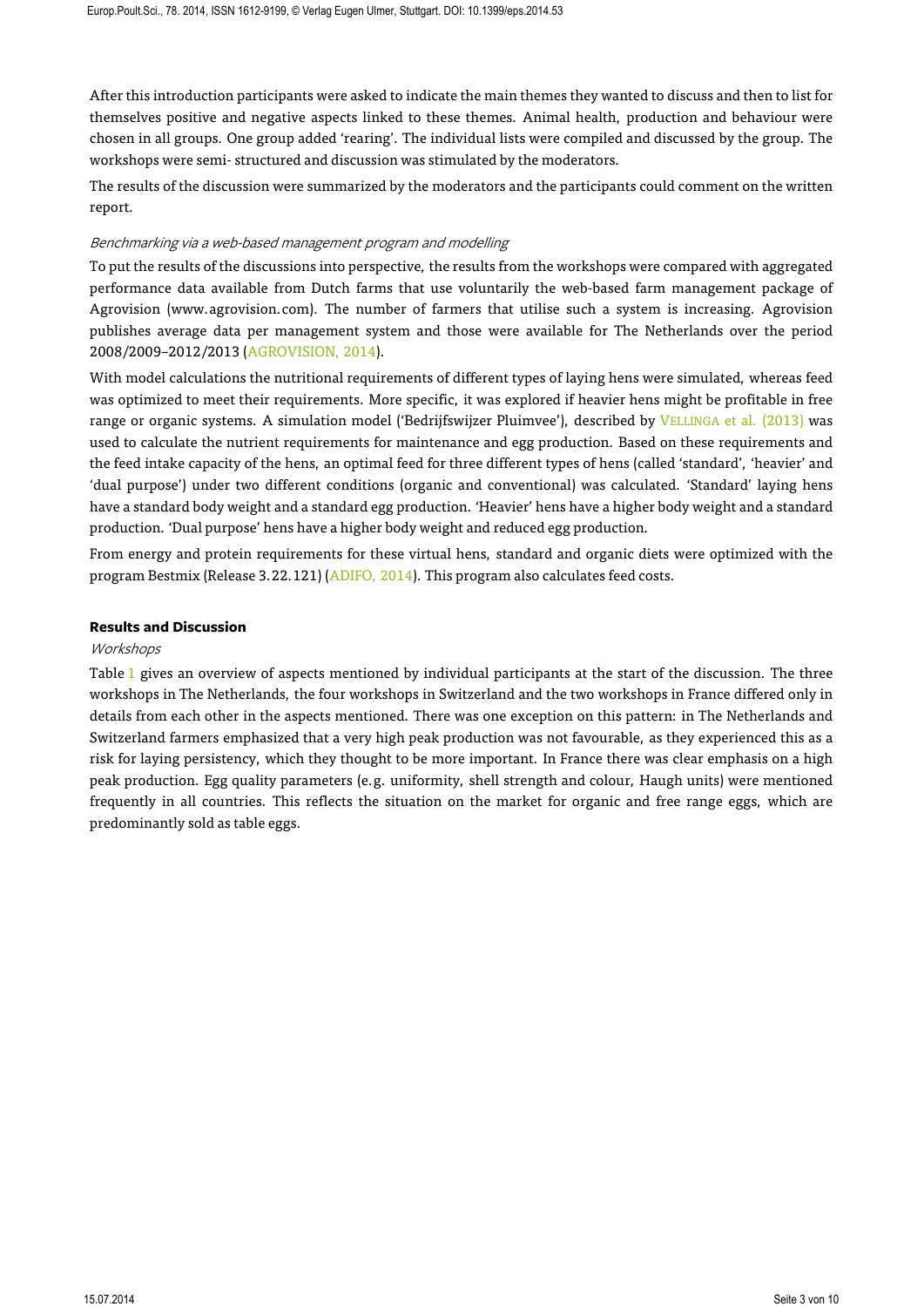# **Table 1. Results from workshops with farmers with free range and organic hens, egg traders and rearing organisations on what aspects are important for hens in free range and organic systems.**

**Wichtige Eigenschaften von Legehennen in Freiland- und ökologischer Haltung: Resultate von Gruppendiskussionen mit Tierhaltern, Eierhändlern und Aufzuchtorganisationen.**

| <b>Positive properties</b>                                                                                                      | <b>Negative properties</b>                                   |  |  |  |  |  |  |  |
|---------------------------------------------------------------------------------------------------------------------------------|--------------------------------------------------------------|--|--|--|--|--|--|--|
| <b>Related to PRODUCTION</b>                                                                                                    |                                                              |  |  |  |  |  |  |  |
| Laying persistency (high persistency is more important than a high peak<br>production) (NL and CH)<br>High production peak (F). | Large egg size                                               |  |  |  |  |  |  |  |
| Uniform eggs (size and shell colour)                                                                                            | High peak production (NL and CH)                             |  |  |  |  |  |  |  |
| Possibility to manage egg weight (by nutrition, light)                                                                          | Sensitivity for changes in shell colour due to natural light |  |  |  |  |  |  |  |
| Shell quality (strength and colour)                                                                                             | High mortality                                               |  |  |  |  |  |  |  |
| Egg quality, high Haugh Units for shelf live                                                                                    | High feed intake                                             |  |  |  |  |  |  |  |
| Hen should maintain sufficient body weight                                                                                      | Too many double yolk eggs                                    |  |  |  |  |  |  |  |
| <b>Related to BEHAVIOUR</b>                                                                                                     |                                                              |  |  |  |  |  |  |  |
| Exploring, curious hen, that wants to use the whole range and forage                                                            | Smothering behaviour                                         |  |  |  |  |  |  |  |
| Good nesting behaviour                                                                                                          | Fearful                                                      |  |  |  |  |  |  |  |
| Quiet and social                                                                                                                | Aggressive among each other and towards humans               |  |  |  |  |  |  |  |
| Stress resistant                                                                                                                | Damaging behaviour                                           |  |  |  |  |  |  |  |
| Hen with a positive attitude                                                                                                    |                                                              |  |  |  |  |  |  |  |
| <b>Related to ANIMAL HEALTH</b>                                                                                                 |                                                              |  |  |  |  |  |  |  |
| Robustness, fast recovery, hen takes care of itself                                                                             | Sensitivity to Infectious Bronchitis and E. coli             |  |  |  |  |  |  |  |
| Good intestinal flora, digestion                                                                                                | Intestinal problems                                          |  |  |  |  |  |  |  |
| Less vaccinations                                                                                                               | Sensitivity to fowl mite and other parasites                 |  |  |  |  |  |  |  |
| Strong bones                                                                                                                    |                                                              |  |  |  |  |  |  |  |
| Good feather cover                                                                                                              |                                                              |  |  |  |  |  |  |  |
|                                                                                                                                 |                                                              |  |  |  |  |  |  |  |

'Fearfulness', defined as 'hens that panic or stay nervous for a prolonged period after unexpected events', was indicated as a negative trait. 'Fearfulness' is different from smothering behaviour, another negative trait mentioned, although fear can lead to panic, which can cause smothering (BRIGHT and JOHNSON, 2011).

'Robustness' was considered a very important characteristic for free range and especially for organic hens. Farmers defined robust hens as 'hens that keep on eating, also if something bothers them', recover fast after they had a dip in production and more concretely as 'hens that are heavier and have more body reserves than current layers'. Compared to conventional free range farmers, organic farmers preferred heavier hens. This might be caused by the restrictions to the organic diet, in which no added free amino acids are allowed. Organic feed ingredients with an amino acid pattern that enables optimal production are quite rare and rather expensive. It is therefore difficult to optimize an organic diet that meets the requirements of highly productive laying hens, and often organic diets have a very high overall protein content (DEKKER et al., 2011). This might affect digestion and kidney function of the hens in a negative way. A healthy gut is an important barrier to infections and this might influence vulnerability to diseases. Heavier hens have a higher maintenance requirement, but because of their high feed intake capacity they are able to deal with a diet with lower contents of amino acids relative to energy content. For such a diet, feed ingredients with a lower protein content can be utilized and this might be cheaper and healthier for the hens.

Two of the three groups in The Netherlands and all groups in Switzerland indicated that they wanted to explore the possibilities to rear the males for human consumption. Killing day-old cockerels was seen as unethical and a threat to the consumer perception of free range and organic production. Farmers emphasized that a dual purpose bird, of which the males have a good growth potential and the females have good egg production characteristics, might solve the problem of killing day-old cockerels, provided there is a market for the cockerels, whereas the laying hens could also be profitable, due to the changed nutritional requirements.

One group in The Netherlands added rearing and management during rearing as a new topic for the discussion. During rearing, the hens should be housed in a system and fed with a type of feed that is comparable to the system and the diet during the laying period. Most laying hens are housed in aviaries, so the pullets should be familiarized with such a system. Moreover, the hens should be trained to eat sufficiently and to go outside and forage. One of the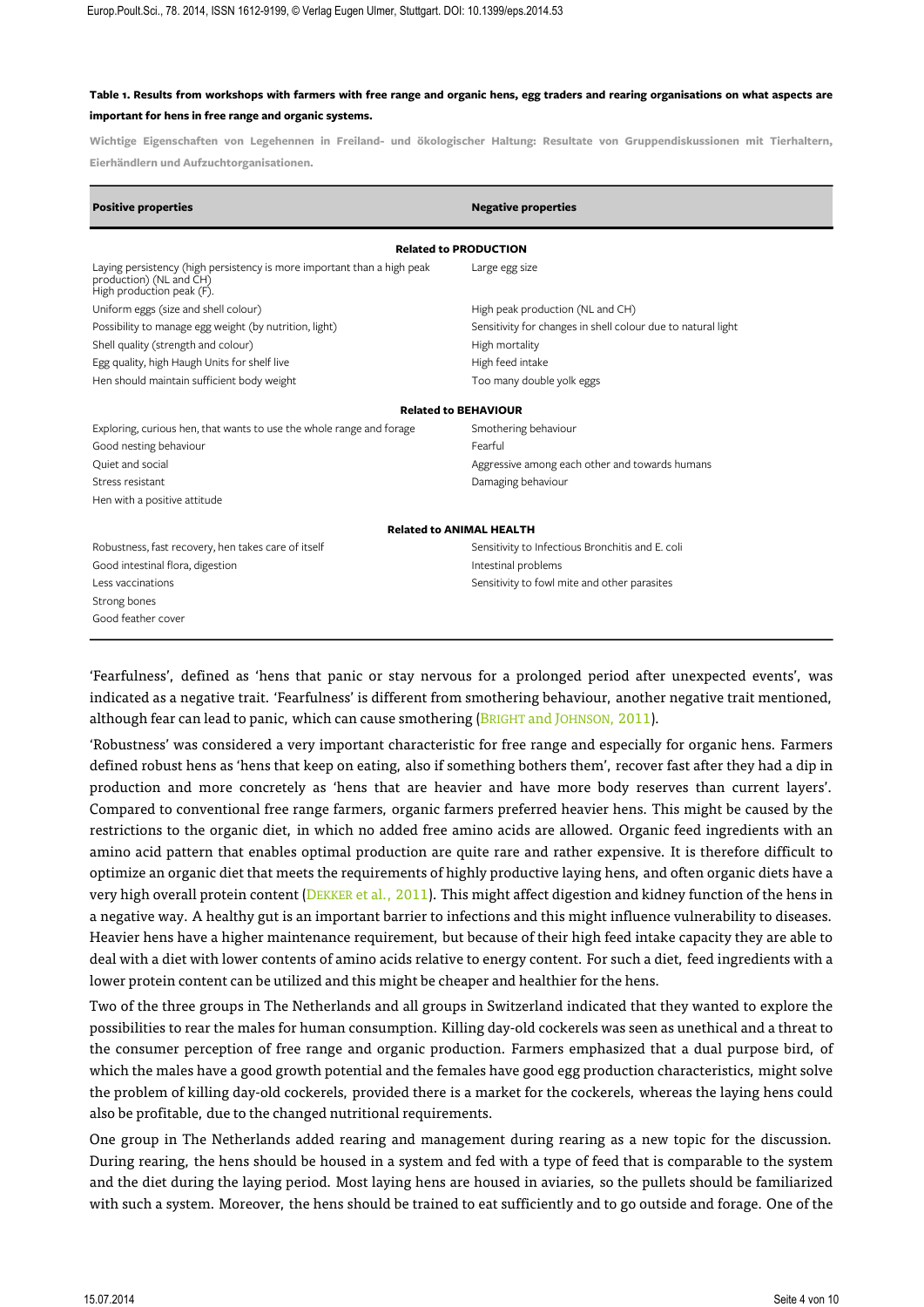farmers aimed at a body weight of at least 1800 g before transfer, while body weights at transfer of 1500 – 1600 g are currently the standard. Rearing was not a particular issue in Switzerland, because pullets are generally reared in aviaries and organic layers also have access to a free-range area during rearing.

## Benchmarking in The Netherlands

Farmers utilise more and more so-called 'management programmes' to record performance data of their flocks. Such programmes allow for benchmarking, provided sufficient farmers participate. Table 2 shows the results of such a management programme in The Netherlands for the period 2008/2009 up to 2012/2013 for different housing systems (AGROVISION, 2014). AGROVISION does not report on variation between flocks. The data are based on 200 – 300 flocks per year, and the number of farmers that participate is increasing. The number of participating farms with organic or free range production increased rapidly, just as the number of farms with barn housing, while the number of farms with cage housing was reduced significantly. However, the number of organic farms in the data base is still small compared to the other housing systems. Consequently the average results might be less reliable.

#### **Table 2. Average production data for different laying hen systems in The Netherlands. Data from Legmanager (AGROVISION, 2014).**

Wichtigste Eckdaten aus unterschiedlichen Produktionssystemen in den Niederlanden. Daten von "Legmanager" (AGROVISION, 2014).

| <b>N</b> flocks                    | Organic | <b>Free range</b> | <b>Barn</b> | Cage |  |  |  |  |
|------------------------------------|---------|-------------------|-------------|------|--|--|--|--|
| 2008/2009                          | 14      | 38                | 132         | 62   |  |  |  |  |
| 2009/2010                          | 23      | 59                | 154         | 94   |  |  |  |  |
| 2010/2011                          | 29      | 54                | 190         | 62   |  |  |  |  |
| 2011/2012                          | 42      | 62                | 225         | 22   |  |  |  |  |
| 2012/2013                          | 42      | 49                | 174         | 11   |  |  |  |  |
| Age at slaughter (weeks)           |         |                   |             |      |  |  |  |  |
| 2008/2009                          | 77      | 72                | 75          | 86   |  |  |  |  |
| 2009/2010                          | 76      | 74                | 78          | 80   |  |  |  |  |
| 2010/2011                          | 74      | 76                | 77          | 81   |  |  |  |  |
| 2011/2012                          | 75      | 80                | 82          | 89   |  |  |  |  |
| 2012/2013                          | 76      | 77                | 82          | 89   |  |  |  |  |
| % egg production (per hen housed)  |         |                   |             |      |  |  |  |  |
| 2008/2009                          | 78.8    | 86.8              | 87.5        | 88.2 |  |  |  |  |
| 2009/2010                          | 84.4    | 88.4              | 88.6        | 89.4 |  |  |  |  |
| 2010/2011                          | 86.9    | 87.6              | 89.1        | 89.4 |  |  |  |  |
| 2011/2012                          | 88.2    | 88.5              | 88.8        | 89.4 |  |  |  |  |
| 2012/2013                          | 88.0    | 88.8              | 89.3        | 89.9 |  |  |  |  |
| Feed conversion<br>kg feed/kg eggs |         |                   |             |      |  |  |  |  |
| 2008/2009                          | 2.55    | 2.35              | 2.28        | 2.05 |  |  |  |  |
| 2009/2010                          | 2.51    | 2.27              | 2.21        | 2.02 |  |  |  |  |
| 2010/2011                          | 2.34    | 2.24              | 2.18        | 2.04 |  |  |  |  |
| 2011/2012                          | 2.40    | 2.31              | 2.21        | 2.03 |  |  |  |  |
| 2012/2013                          | 2.29    | 2.22              | 2.17        | 2.00 |  |  |  |  |
| Mortality (%)                      |         |                   |             |      |  |  |  |  |
| 2008/2009                          | 15.4    | 11.9              | 11.2        | 9.2  |  |  |  |  |
| 2009/2010                          | 20.9    | 13.3              | 11.1        | 8.4  |  |  |  |  |
| 2010/2011                          | 13.1    | 11.6              | 8.8         | 10.2 |  |  |  |  |
| 2011/2012                          | 9.1     | 10.9              | 10.0        | 10.2 |  |  |  |  |
| 2012/2013                          | 7.9     | 9.7               | 9.0         | 8.8  |  |  |  |  |

<sup>1</sup>2008/2009: flocks finished in 2009, but most of them were started in 2008. All the same for the other years.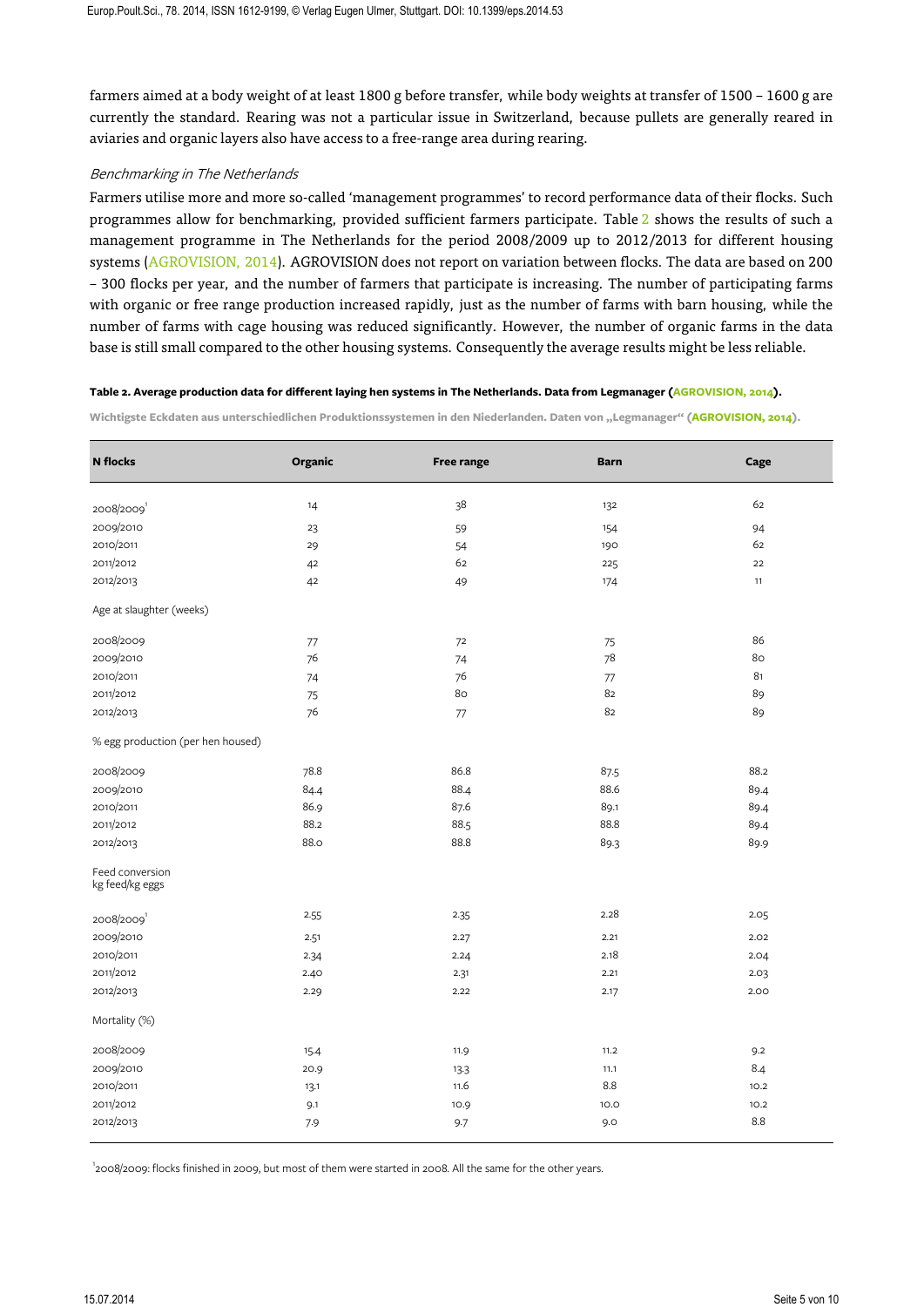It is likely that in 2008/2009 many farmers only had minimal experience with free ranging hens. Moreover, rearing organisations had to build up experience in how to raise hens for specific laying systems.

The workshops were held in 2010. Up to 2010 average mortality among organic hens was quite high and higher than in other systems (Table 2). In later years, mortality among organic hens dropped to levels comparable to the other systems. In the enquiry in 2009 (LEENSTRA et al., 2012) organic farms in The Netherlands also reported high mortality, especially among silver hens. Often this could be attributed to smothering behaviour. Reasons for the relative improvement in performance of free range and organic hens might be that both, farmers and rearing organisations, gained experience with those systems. In particular, hens are prepared better during rearing for the laying period in a free range or organic system by nutrition, rearing systems in which the hens learn to use the 3-dimensional space of aviaries and additional vaccinations, for example against *Erysipelotrix*, a bacterial infection that can cause high mortality among laying hens.

The production period for the loose housed hens is shorter than for cage housed hens. This is probably related to the high quality specifications of table eggs. Eggs from organic, free range and barn housing usually are sold as table eggs, while eggs from cage systems are sold as eggs for the processing industry. At the end of lay the increased egg size is an advantage for the processing industry, while it is a disadvantage for table eggs in most countries, as very large eggs have a limited market as table egg, and risks for shell quality problems increase.

The differences in total egg production between systems are only partly explained by the different slaughter ages. Also the rate of lay is lower for loose housed hens, than for hens in cages. In non-cage systems some of the floor eggs are never found and thus not recorded, while in cage systems all eggs can be registered. However, across the reported years, the differences in performance between organic production and free range and barn production in terms of egg production and feed utilisation for egg production appear to become smaller.

## Model calculations

The results of the model calculations are summarised in Table 3.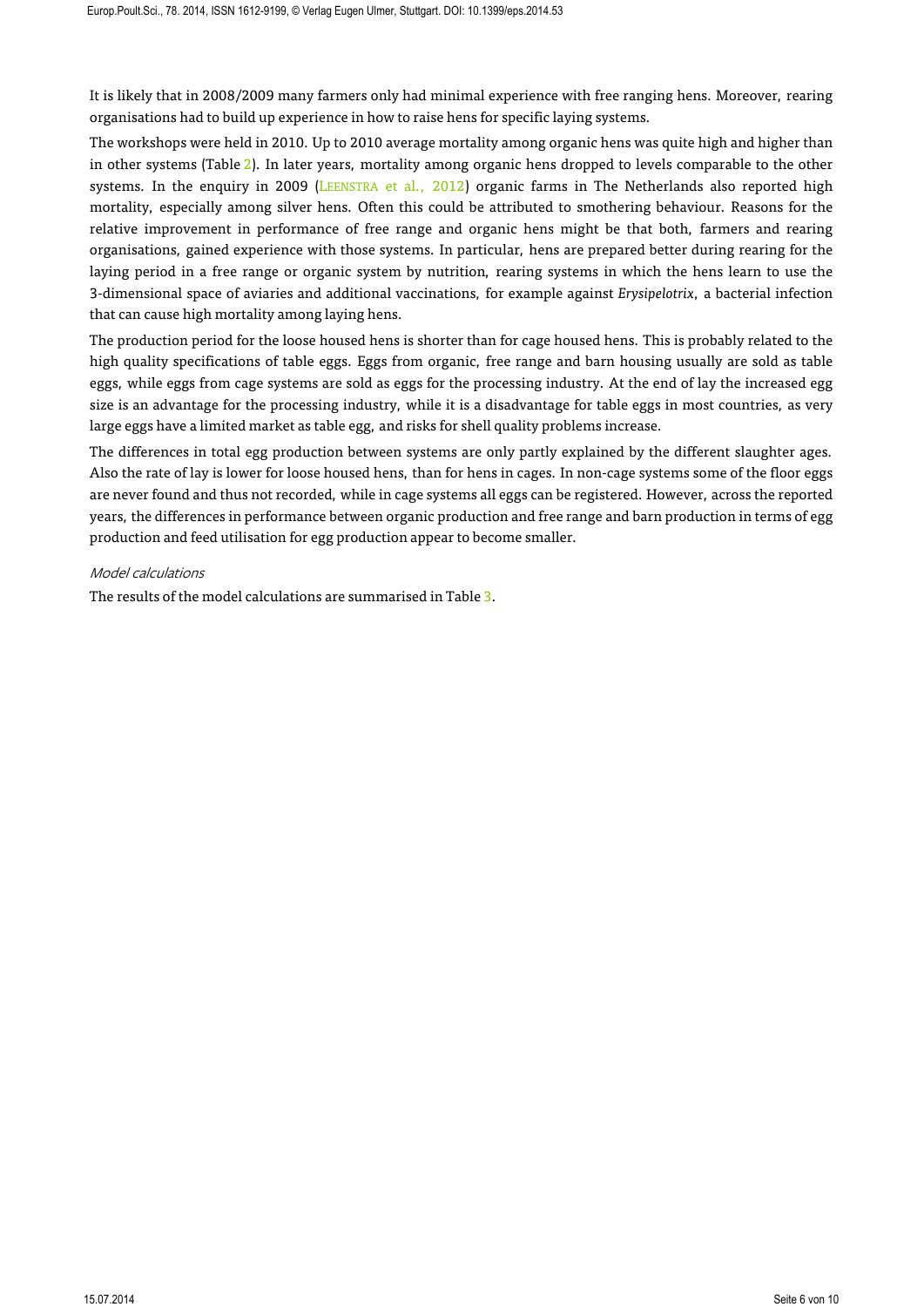# **Table 3. Simulation study on optimal dietary composition and economic result for (a) standard hens, (b) hens with the same egg production, but a higher body weight and (c) dual purpose hens (heavier, but lower egg production) for conventional diets and for organic diets.**

**Simulationsstudie zur optimalen Futterzusammensetzung und zur Wirtschaftlichkeit von (a) herkömmlichen Legehennen (b) Legehennen mit gleicher Legeleistung jedoch höherem Lebendgewicht und (c) Zweinutzungshennen (höheres Lebendgewicht, tiefere Legeleistung) bei konventioneller und ökologischer Fütterung.**

|                                                |              | <b>Conventional diets</b> |                    |                     | <b>Organic diets</b> |                    |                     |
|------------------------------------------------|--------------|---------------------------|--------------------|---------------------|----------------------|--------------------|---------------------|
|                                                | Unit         | <b>Standard</b>           | <b>Heavy birds</b> | <b>Dual purpose</b> | <b>Standard</b>      | <b>Heavy birds</b> | <b>Dual purpose</b> |
| Dietary characteristics                        |              |                           |                    |                     |                      |                    |                     |
| Energy value                                   | MJ/kg diet   | 11.8                      | 11.8               | 11.8                | 11.8                 | 11.8               | 11.8                |
| Crude protein                                  | g/kg diet    | 163                       | 154                | 148                 | 183                  | 171                | 162                 |
| Dig. Lysine                                    | g/kg diet    | 6.7                       | 6.2                | 5.9                 | 7.9                  | 7.6                | 7.0                 |
| Dig. Methionine                                | g/kg diet    | 3.3                       | 3.0                | 2.8                 | 3.0                  | 2.8                | 2.6                 |
| Dig. Methionine + Cysteine                     | g/kg diet    | 5.8                       | 5.4                | 5.1                 | 5.7                  | 5.3                | 5.0                 |
| Other amino acids                              | $\%$         | 100                       | 93                 | 88                  | 100                  | 93                 | 88                  |
| Price                                          | €/100 kg     | 38.80                     | 38.23              | 37.97               | 48.23                | 44.43              | 43.29               |
| Performancecharacteristics                     |              |                           |                    |                     |                      |                    |                     |
| Starting weight (18 wk)                        | Кg           | 1.6                       | 1.8                | 1.8                 | 1.6                  | 1.8                | 1.8                 |
| Finishing weight (72 wk)                       | Kg           | 2.1                       | 2.5                | 2.5                 | 2.1                  | 2.5                | 2.5                 |
| Eggs produced                                  | nr           | 300                       | 300                | 250                 | 300                  | 300                | 250                 |
| Egg mass                                       | Kg           | 18.7                      | 18.7               | 15.55               | 18.7                 | 18.7               | 15.55               |
| Feed intake                                    | g/d          | 110                       | 118                | <b>110</b>          | 110                  | 118                | <b>110</b>          |
| Feed consumption                               | Kg           | 41.7                      | 44.5               | 41.5                | 41.7                 | 44.5               | 41.5                |
| Feed conversion ratio                          | Kg/kg        | 2.23                      | 2.38               | 2.66                | 2.23                 | 2.38               | 2.66                |
| Environmental characteristics                  |              |                           |                    |                     |                      |                    |                     |
| Nitrogen-excretion                             | g/year       | 756                       | 761                | 710                 | 888                  | 885                | 799                 |
| TAN <sup>1</sup> -excretion                    | g/year       | 576                       | 583                | 543                 | 687                  | 683                | 622                 |
| Financial characteristics                      |              |                           |                    |                     |                      |                    |                     |
| Feed costs                                     | €/100 kg egg | 79.79                     | 84.02              | 93.39               | 93.18                | 97.65              | 106.48              |
| Gross margin (Income egg/meat -<br>feed costs) | €/100 kg egg | 74.52                     | 70.42              | 54.37               | 92.04                | 93.71              | 78.21               |

<sup>1</sup>TAN: total ammonium nitrogen

The economically most important parameter is the gross margin (income from eggs and spent hen minus feed costs). This is most favourable for standard hens with a conventional diet. Heavier hens consume more feed and a lower protein (nitrogen) content is sufficient for covering their requirements. Due to the use of free amino acids in conventional diets, the reduction in nitrogen content had only a limited effect on the feed costs. For organic diets, where free amino acids are not allowed, this is different. The organic diet for heavier hens (with a lower nitrogen content) is so much lower in price than the organic standard diet that gross margin is markedly increased, even after correction for the extra feed intake. However, this is only valid if egg production is not affected. If a dual purpose breed is simulated (lower egg production and higher body weight, as a result of a cross between layer strains and broiler breeder dam strains), for both conventional and organic production feed costs are increased compared to the more productive hens ('standard' and 'heavier'), as the dual purpose hens require more feed per kg of eggs. As a consequence, egg income and gross margin of dual purpose breeds are significantly reduced compared to standard hens. The excretion of nitrogen (an important indicator for environmental burden) was not increased in the heavier or dual purpose hens due to the lower nitrogen content of the diet.

Thus, for organic systems a heavier hen might have economic advantages, provided egg production is not reduced. In such a case raising the brothers of the hens for meat production can become more profitable, although the gap in productivity (production costs) for meat between cockerels and (organic) broilers still will be large. A creative solution for this is being practised by the German 'Bruderhahn Initiave' (www.bruderhahn.de/), where a higher egg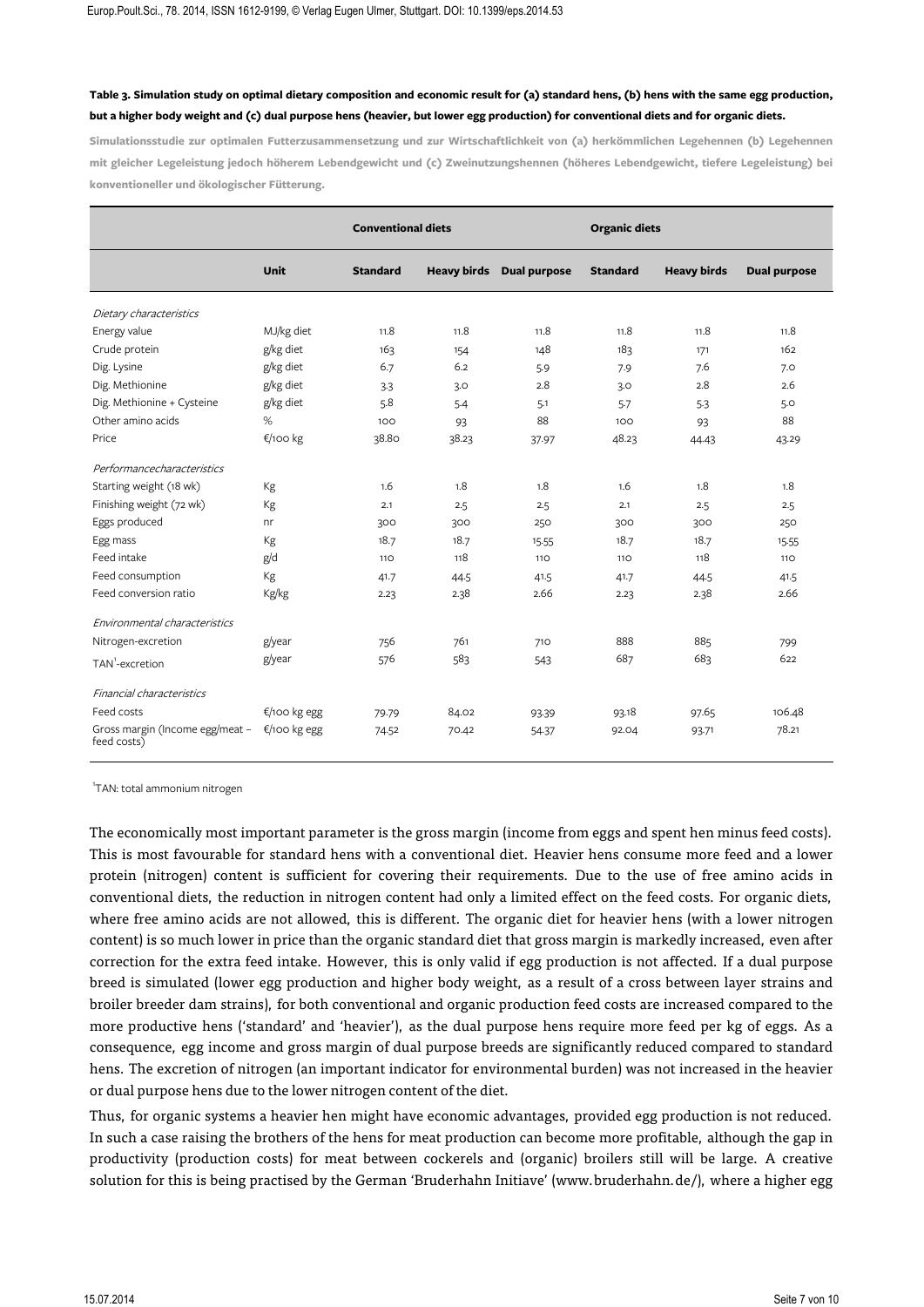price compensates for the production costs of the males. From a purely economic point of view, a dual purpose breed, being a cross between layer strains and broiler breeder dam strains, will not be recommended.

# Overall discussion and conclusions

From the aggregated data on performance in different systems in The Netherlands it can be concluded that it is crucial to learn how to manage hens in outdoor systems. The aggregated data show that very likely education of farmers in management practices was important to reduce mortality among organic laying hens in The Netherlands. Another reason for the reduced mortality might be a different choice of breeds and different selection schemes. Most breeding companies started with selection techniques that allow for selection against feather pecking and cannibalism and for a more social behaviour of the hens, a.o. by group selection, where survival and performance of pen mates is included in the selection index (RODENBURG and TURNER, 2012). Mortality and egg production per hen housed are negatively correlated (LEENSTRA et al., 2012), consequently lowering mortality will increase productivity per hen housed, also without an increase in egg production per hen present.

The model calculations indicate that in organic systems feed costs (not feed quantity) might be reduced with a heavier hen. 'Heavier hens' was one of the requirements mentioned by the farmers. They presumed such hens to have more body reserves and consequently being more 'robust', although to our knowledge this opinion is not supported scientifically. A heavier bird would be an advantage for raising cockerels, one of the other demands of farmers, to prevent killing of one-day-old males. However, only in the organic egg production and with current feed ingredients, feed and egg prices a heavier hen will be economically feasible, while raising the cockerels will require more feed per kg poultry meat than raising organic broilers. Poultry meat from cockerels will be more expensive than from organic broilers. Also, it is not yet clear how big a market for cockerels, with their more 'skinny' appearance than broilers, might be.

Improvements in rearing, management and the attention in breeding programs for social behaviour for all layer genotypes have taken place recently. These improvements appear to be sufficient to close the gap in productivity between systems that cannot be explained by the extra locomotion and environmental stress that are inherent to free range systems.

The ecological footprint of a system with heavier hens and raising of cockerels will be worse compared to specialized layers and broilers. Adapting feed composition to the requirements of heavier hens and slower growing cockerels might reduce this gap in the future.

#### Acknowledgement

The funding by the Seventh Framework Programme of the European Community for Research, Technological Development and Demonstration Activities (Contract No. 222623) for this work in the project Low Input Breeds is greatly acknowledged.

The contents of this paper are the sole responsibility of the authors, and they do not represent necessarily the views of the European Commission or its services.

The Dutch contribution was co-financed by the Dutch Ministry of Economic Affairs.

# **Summary**

Free range and organic systems expose the laying hen more to unexpected events and adverse climatic conditions than barn and cage systems. In France, The Netherlands and Switzerland the requirements for a hen suitable to produce in free range and organic systems were discussed with farmers. The farmers preferred for these systems a more 'robust' hen, more specifically defined as a heavier hen with good eating capacity.

Benchmarking of flocks in a web-based management program in The Netherlands from layer flocks finished in 2008 – 2013 indicated that in earlier years indeed mortality among organic and to a lesser extent free range hens was higher than among barn or cage hens. Feed conversion (kg feed/kg eggs) is higher, but the gap is closing.

Improvements in management of the hens during rearing and in the layer phase in free range and organic systems seem to be important. Breeding companies take behaviour and performance in non-cage systems into account in their selection programs.

Heavier hens need a diet with a lower protein to energy ratio. From model calculations we concluded that in organic systems a heavier hen might be economically profitable, as total feed costs are lower for the heavier hen then for a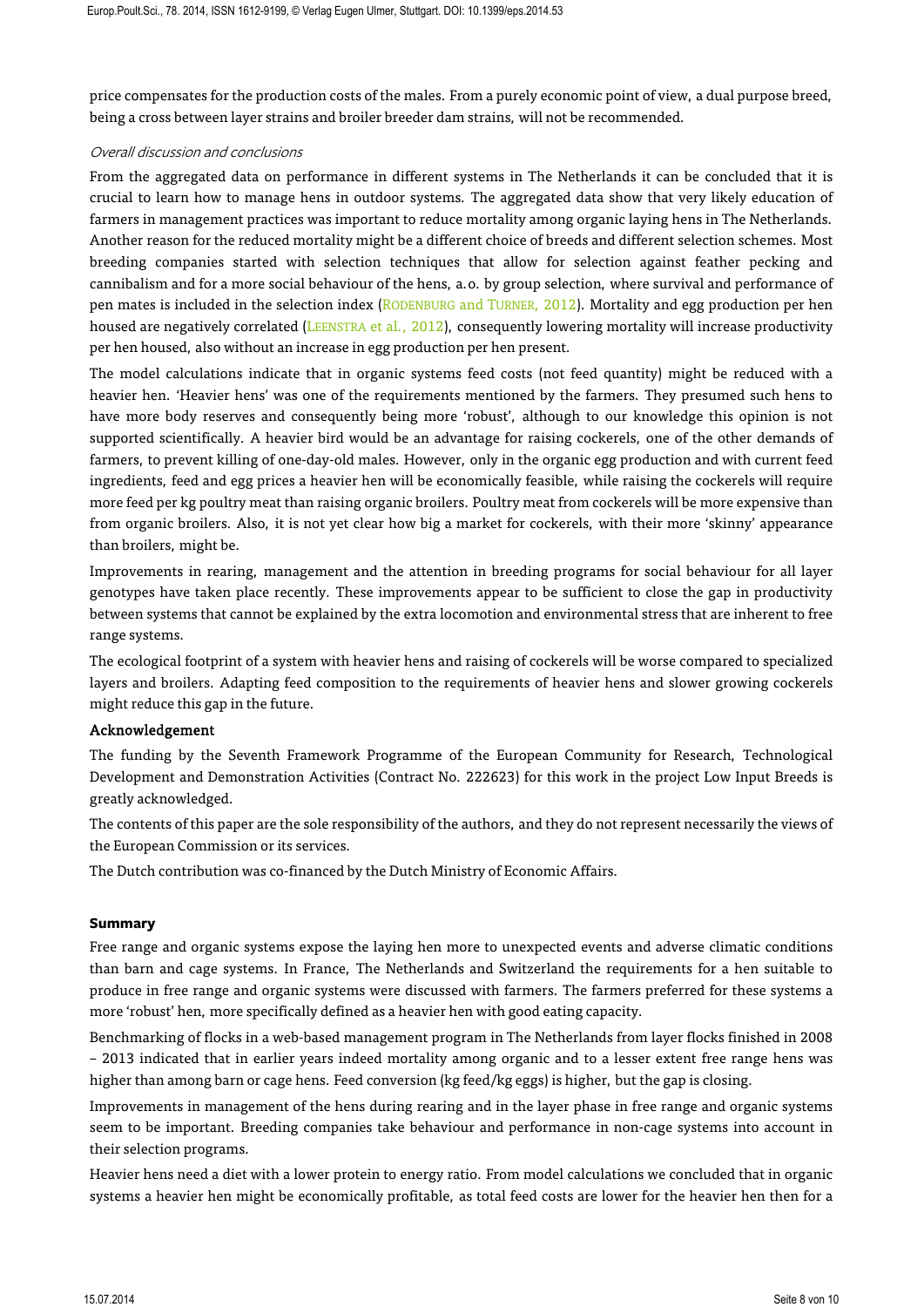hen with a lower body weight requiring a diet with a high protein content. For conventional free range hens this is not the case as then the protein content can be adapted by synthetic amino acids.

Field studies and cooperation between farmers and breeding organisations will have to show if a strain of heavier hens will be successful in the rather small organic market.

# **Key words**

Laying hens, free range, organic, egg production, opinion of farmers

## **Zusammenfassung**

**Leistung von Legehennen in unterschiedlichen Produktionssystemen – wo liegen die Unterschiede und wie kann man sie reduzieren? Resultate von Gruppendiskussionen mit Legehennenhaltern, Vergleich von Eckdaten und Modellrechnungen.**

Legehennen in Freiland- und zertifizierten ökologischen (biologischen) Produktionssystemen sind, verglichen mit Tieren in Käfig- und Bodenhaltung, öfter ungünstigem Klima und wechselnden Bedingungen ausgesetzt. In Frankreich, den Niederlanden und der Schweiz diskutierten Gruppen von Legehennehaltern deshalb über die speziellen Anforderungen an eine Henne in Freiland- und ökologischen Systemen. Übereinstimmend wünschten sich die Legehennenhalter für diese Systeme eine 'robustere' Henne, die sie als etwas schwerer und mit einer guten Futteraufnahme beschrieben.

Der Vergleich von Eckdaten aus einem niederländischen Internet-basierten Herdenmanagementprogramm zeigt, dass zu Beginn des erfassten Zeitraums (2008–2013) die Mortalität von ökologischen und – etwas weniger ausgeprägt – von Freilandhennen höher war als diejenige von Hennen in Boden- oder Käfighaltung. Ebenfalls war die Futterverwertung (kg Futter/kg Eimasse) schlechter. Die Unterscheide reduzierten sich jedoch im erfassten Zeitraum.

Von besonderer Bedeutung für diese Entwicklung scheinen die laufend realisierten Verbesserungen bei der Aufzucht der Legehennen zu sein. Zudem wurden in der Legehennenzucht vermehrt auch Verhalten und Leistung in Bodenhaltungssystemen berücksichtigt.

Schwerere Hennen brauchen Futter mit einem niedrigeren Protein: Energieverhältnis. Modellrechnungen lassen darauf schliessen, dass in ökologischen Produktionssystemen schwerere Hennen wirtschaftlich sein können, da ihre totalen Futterkosten dadurch tiefer sind als diejenigen einer leichteren Henne mit höheren Ansprüchen an den Proteingehalt. Dies gilt aber nicht für konventionelle Freilandhennen, da dort der Proteingehalt mit dem Zusatz freier Aminosäuren angepasst werden kann. Feldstudien und ein enger Austausch zwischen Tierhaltern und Zuchtorganisationen werden zeigen, ob sich schwerere Hennen auf dem immer noch eher kleinen ökologischen Markt behaupten können.

#### **Stichworte**

Legehennen, Freilandhaltung, ökologische Produktion, Eierproduktion, Diskussionen mit Landwirten

#### **References**

ADIFO, 2014: Feed formulation software. http://www.adifo.be/en.

- AGROVISION, 2014: Legmanager, management software for egg production (in Dutch). http://www.agrovision.nl/agrarier/overige-sectoren/pluimvee/.
- BRIGHT, A., D. BRASS, J. CLACHAN, K.A. DRAKE, A.D. JORET, 2011: Canopy cover is correlated with reduced injurious feather pecking in commercial flocks of free-range laying hens. Animal Welfare 20, 329-338.
- BRIGHT, A., E.A. JOHNSON, 2011: Smothering in commercial free-range laying hens: a preliminary investigation. Veterinary Record 168, 512a, May 14.
- DEKKER, S.E.M., I.J.M. DE BOER, I. VERMEIJ, A.J.A. AARNINK, P.W.H. GROOTKOERKAMP, 2011: Ecological and economic evaluation of Dutch egg production systems. Livestock Science 139, 109-121.